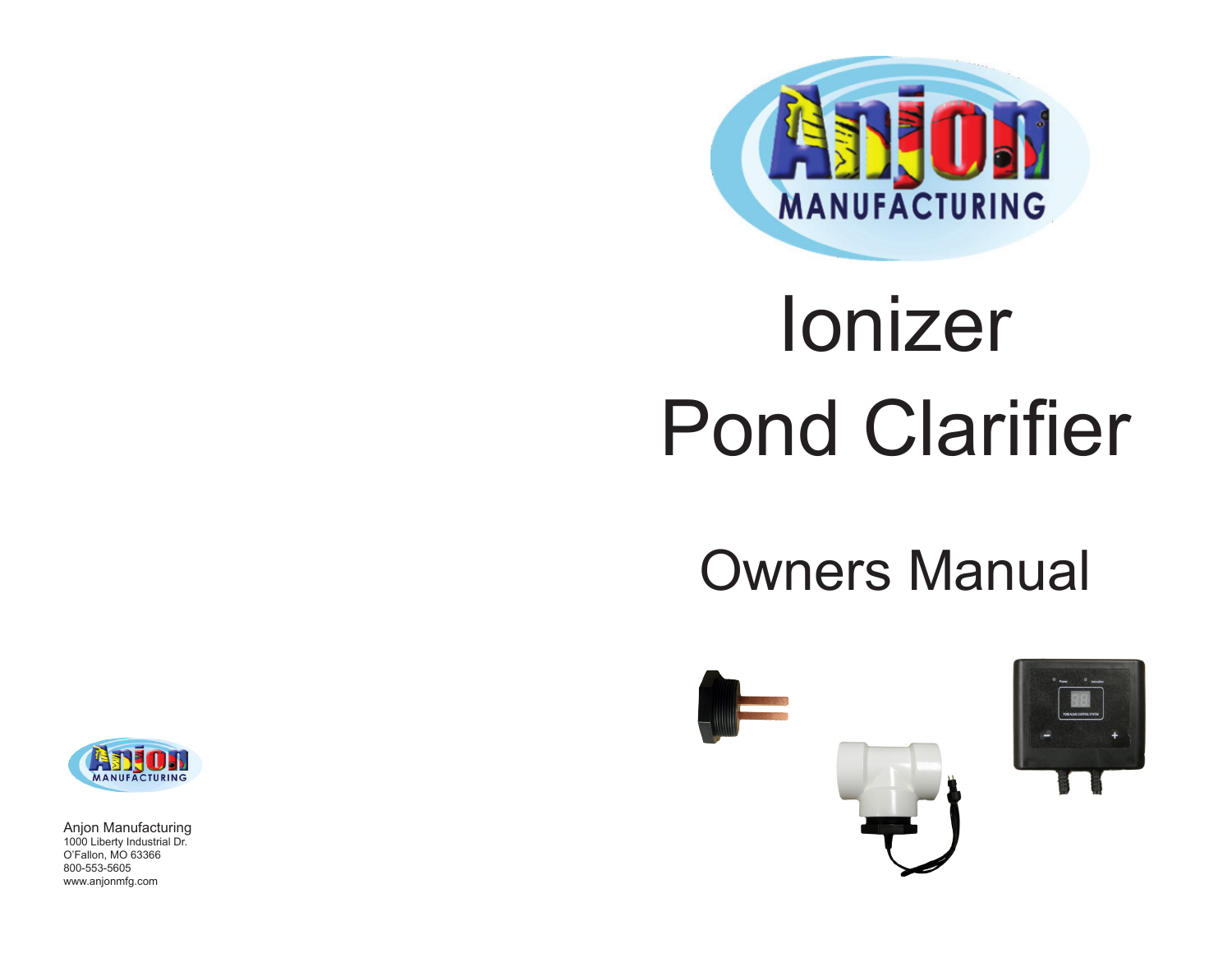# **Anjon Ionizer Owner's Manual**

Thank you for choosing the Anjon Ionizer, electronic Pond Clarifier. This low voltage water management systems controls organic growth and keeps you water garden or pondless water feature clean by introducing microscopic copper ions into the water. The ionized water is safe for plants and animals and promotes healthy living conditions in the water. Mineralized water treats organics and will not be affected by heat or sunlight, reducing the need of chemical water treatments.

# **Features**

- Ionization technology eliminates unsightly water conditions.
- Safe for fish, plants, domestic and wide life animals.
- Reduces pond maintenance.
- LED control panel.
- Treats up to 25,000 gallons.
- 2 Year limited warranty.
- This technology has been used in pools for 20 years

# **Safety Information**

- Read this manual completely before installing.
- DO NOT operate this product under any condition other than those for which it is intended. failure to do observe these instructions can lead to electrical shock, product failure or other problems.
- DO NOT immerse the Control Panel in water.
- To reduce the risk of electrical shock, connect to a 110 volt receptacle with a ground fault circuit interrupter (GCFI).

# **WARNING:**

 RISK OF ELECTRICAL SHOCK - THIS TRANSFORMER IS SUPPLIED WITH A GROUNDING CONDUCTOR AND GROUNDING TYPE ATTACHMENT PLUG. TO REDUCE THE RISK OF ELECTRICAL SHOCK CONNECT ONLY TO A PROPERLY GROUNDED, GROUNDING TYPE RECEPTACLE.

HIGH LEVELS OF COPPER CAN BE HARMFUL TO FISH. READ AND FOLLOW THESE INSTRUCTIONS CAREFULLY

# **Before Installation**

Large amounts of debris or organic loads will greatly reduce the effectiveness of your ionizer. For existing ponds, a "clean out" is recommended prior to operation. If excessive amounts of debris are present, it may take longer to increase the level of minerals in the water and reach the desired results. Test the water for pH and alkalinity before you start so that you have a base reading for comparison.

**NOTE:** For larger bodies of water it is recommended to have multiple outlets for the copper ions to evenly disperse. If you require more than one Ionizer, they should be installed and plumbed through a manifold to ensure that each unit releases the full amount of copper ions evenly.

## **Warranty**

The Anjon Ionizer carries a two year limited warranty. This limited warranty is expressly for the original purchaser staring on the date stated on the original receipt. The following conditions may apply and may be changed by Anjon Manufacturing at their discretion. Please see http://www.anjonmfg. com for full warranty information.

- Anjon Manufacturing will replace parts found to be defective including, Control Panel, Flow Chamber and Transformer.
- The Probe/Electrodes are wearable parts and not covered under this warranty.
- Any cut or altered cable voids this warranty.
- Any mis-use or abuse of the product voids this warranty.

All warranty claims should be returned to the place of purchase. Please contact your distributor before returning. An RMA (Return Merchandise Authorization) number may be required as well as a copy of the original receipt.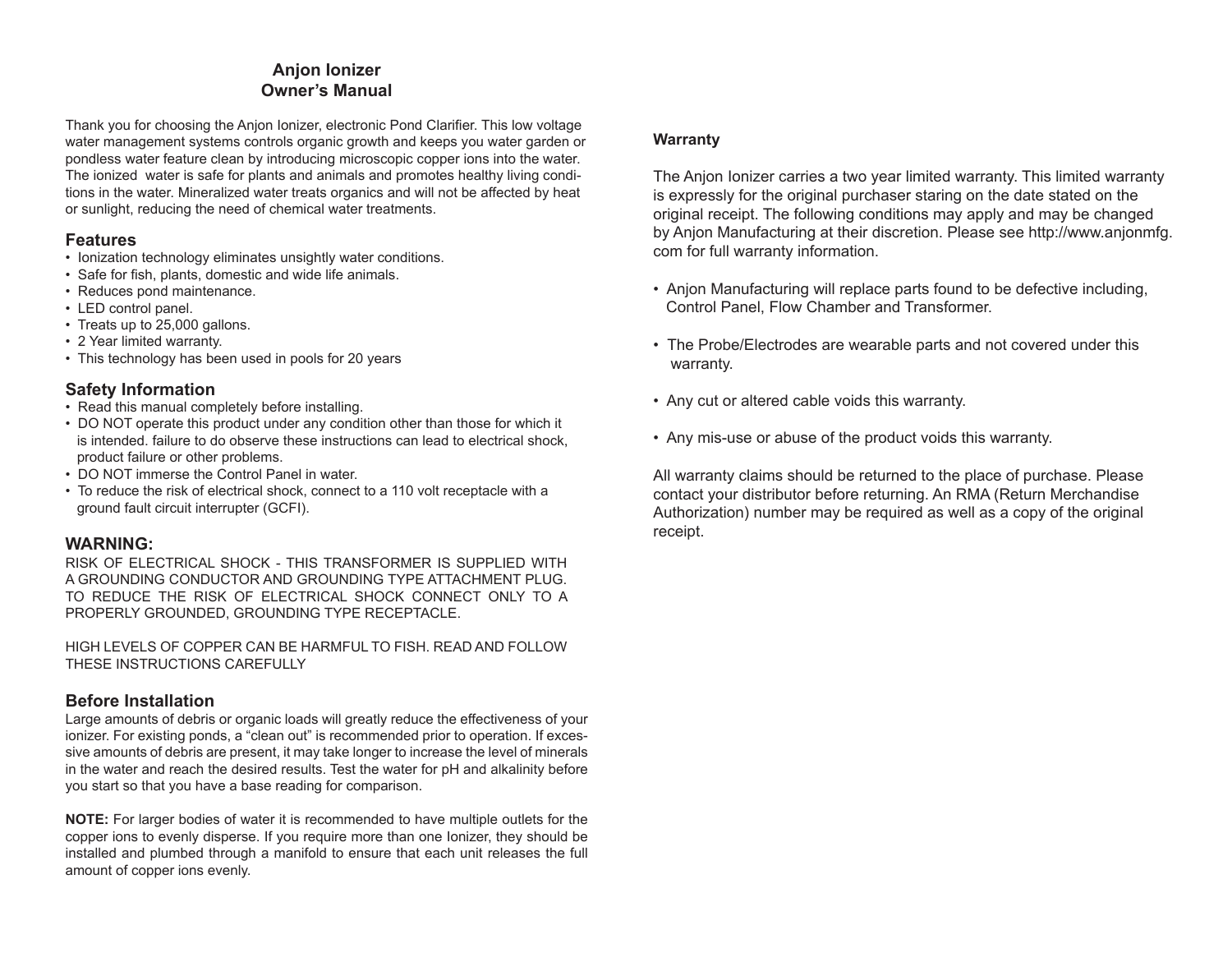| Problem                                                                           | <b>Possible Cause</b>                                       | <b>Posible Solution</b>                                                                                                                                                                                                        |  |
|-----------------------------------------------------------------------------------|-------------------------------------------------------------|--------------------------------------------------------------------------------------------------------------------------------------------------------------------------------------------------------------------------------|--|
| Power Indicator<br>will not illuminate<br>(blue)                                  | No power to the con-<br>trol panel                          | Inspect the 110 volt GFCI outlet and 12 volt<br>A/C transformer power outlet                                                                                                                                                   |  |
|                                                                                   | Controller failure                                          | Contact Dealer for repair/replacement                                                                                                                                                                                          |  |
| Ionization<br>Indicator is<br>flashing (green)                                    | Debris lodged between<br>the electrodes                     | Remove the electrodes by rotating coun-<br>ter clockwise. Inspect the electrodes and<br>remove any debris.                                                                                                                     |  |
|                                                                                   | The Probe is not<br>immersed in water                       | Check the water flow through the Flow<br>Chamber and verify that the Chamber is full<br>of water                                                                                                                               |  |
| Ionization<br>Indicator is<br>flashing (green)<br>while the display<br>reads '00' | Control Panel cannot<br>detect a connection to<br>the Probe | Inspect the connection at the plug on the<br>Probe and check for damage to the cable<br>from the Control Panel                                                                                                                 |  |
|                                                                                   | Probe needs to be<br>replaced                               | Remove the Probe by rotating counter<br>clockwise. Inspect the Probe and verify that<br>a replacement is needed. Install new Probe                                                                                             |  |
| Low copper level                                                                  | Level of ionization set<br>too low                          | Increase the level of ionization and monitor<br>coper levels                                                                                                                                                                   |  |
|                                                                                   | Copper ions are<br>quickly consumed                         | It is not unusual for the test strips to show<br>low copper levels after long periods of opera-<br>tion at "full" power. This is due to copper ions<br>being consumed within the water feature as<br>they break down organics. |  |
| High copper level                                                                 | Level of ionization set<br>too high                         | Reduce ionization to '01' on the Control<br>Panel until the test results are below<br>0.3ppm. A partial water change will also aid<br>in reducing copper levels.                                                               |  |

#### **Optimal Water Parameters:**

The Anjon Ionizer works at its best when the water parameters are within the recommended limits. These parameters change during the season, especially if you experience excessive evaporation and require significant water to be added. a simple water change can help reset the water parameters.

• Total alkalinity 80-120ppm

**NOTE:** Copper becomes less effectve the higher the alkalinity. If alkalinity reaches 200ppm, the coper ions will be in a domant state. **Warning:** Copper Ions can be toxic to fish if the alkalinity is below 50ppm.

• pH7.2 - 7.8

**NOTE:** pH can be affected by heavy amounts of debris. **Warning:** copper Ions can become toxic when pH is below 6.8.

With ideal water conditions it may take 7 days for every 2500 gallons of water for the copper ions to reach effective levels. Natural bacteria and algae water treatments, (Rescue Beneficial Bacterial, Rescue Rock Scrubber) can be added to control organics until the ions reach effective levels. Treatments for sludge removal (Rescue Sludge Remover) should be used on a regular basis in conjunction with the Ionizer.

#### **Installation**

#### **1. Mount the Control Panel**

Mount the Control Panel in the desired location; making sure the power cord reaches the GCFI outlet and the Probe cord reaches the desired location.

The Control Panel is weather-resistant, but in order to maximize the lifespan of your unit, we suggest mounting the panel above ground in a location protected from the elements.

#### **2. Install the Flow Chamber**

The Flow Chamber can be located in several areas within the water feature. The Flow Chamber is most effective when plumbed directly into the water circulation system. The probe can also be installed without the Flow Chamber by submerging it in a filter, such as a skimmer or waterfall filter or pump vault. Follow the step by step installation instructions for the method you select.

#### **3.Flow Chamber Installed into Recirculating System**

The Flow Chamber should be positioned after the water pump and in a region of the plumbing line that drains by gravity. This enables you to easily service the Probe and allows for winterizing. It is recommended to use a pre-filter, such as a skimmer, prior to the Flow Chamber in order to remove solids and debris that may interfere with the Probe. A small valve box may also be used for easy access during maintenance. Use Teflon tape or plumbers putty when connecting fittings.

- Install the Probe on the top of the Flow Chamber (Fig. 1)
- Hand tighten the Probe collar into position (Fig. 2)
- Make sure the Probe is in a vertical position with the Flow Chamber (Fig. 3)



Fig. 1 Fig. 2 Fig. 3